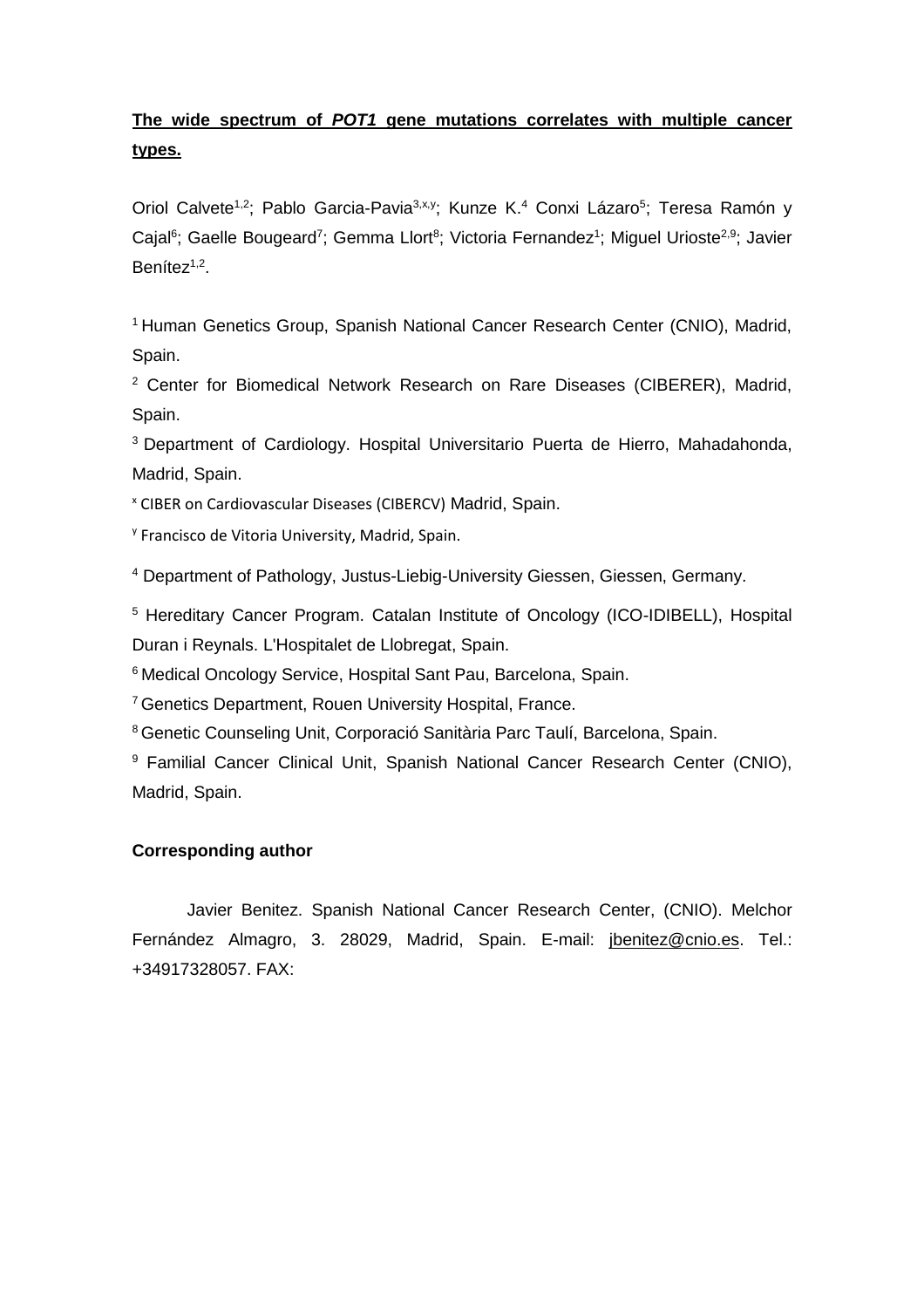# **ABSTRACT**

The POT1 protein forms part of the shelterin complex, which binds and protects telomeres. Germline mutations in the *POT1* gene have recently been shown to be involved in tumors in different tissues such as familial colorectal, glioma and melanoma tumors, which demonstrate the importance of this gene. Recently, we uncovered a mutation in the *POT1* gene (p.R117C) as causative of cardiac angiosarcomas in families with multiple tumors. Our *in silico* studies predicted that the POT1 p.R117C protein had lost the ability to interact with TPP1 and ssDNA. *In vitro* studies corroborated this prediction, and showed that this lack of function leads to abnormally long telomeres with increased fragility.

In order to better understand the spectrum of mutations in the *POT1* gene and its relation with tumorigenesis, we extended the study to families with multiple tumors (with and without angiosarcomas) and sporadic angiosarcomas and cardiac sarcomas.

We found four new mutations that were not described previously and another patient carrying the previously described p.R117C mutation. *In silico* studies predicted that these new mutations were damaging in the same manner as previously described for the POT1 p.R117C mutation. These mutations were present in both, families and sporadic cases with angiosarcomas and sarcomas, although the major part was involved in families with AS and in cardiac tumors. The wide spectrum of mutations in the *POT1* gene leading to different tumorigenesis processes demonstrates the general importance of this gene.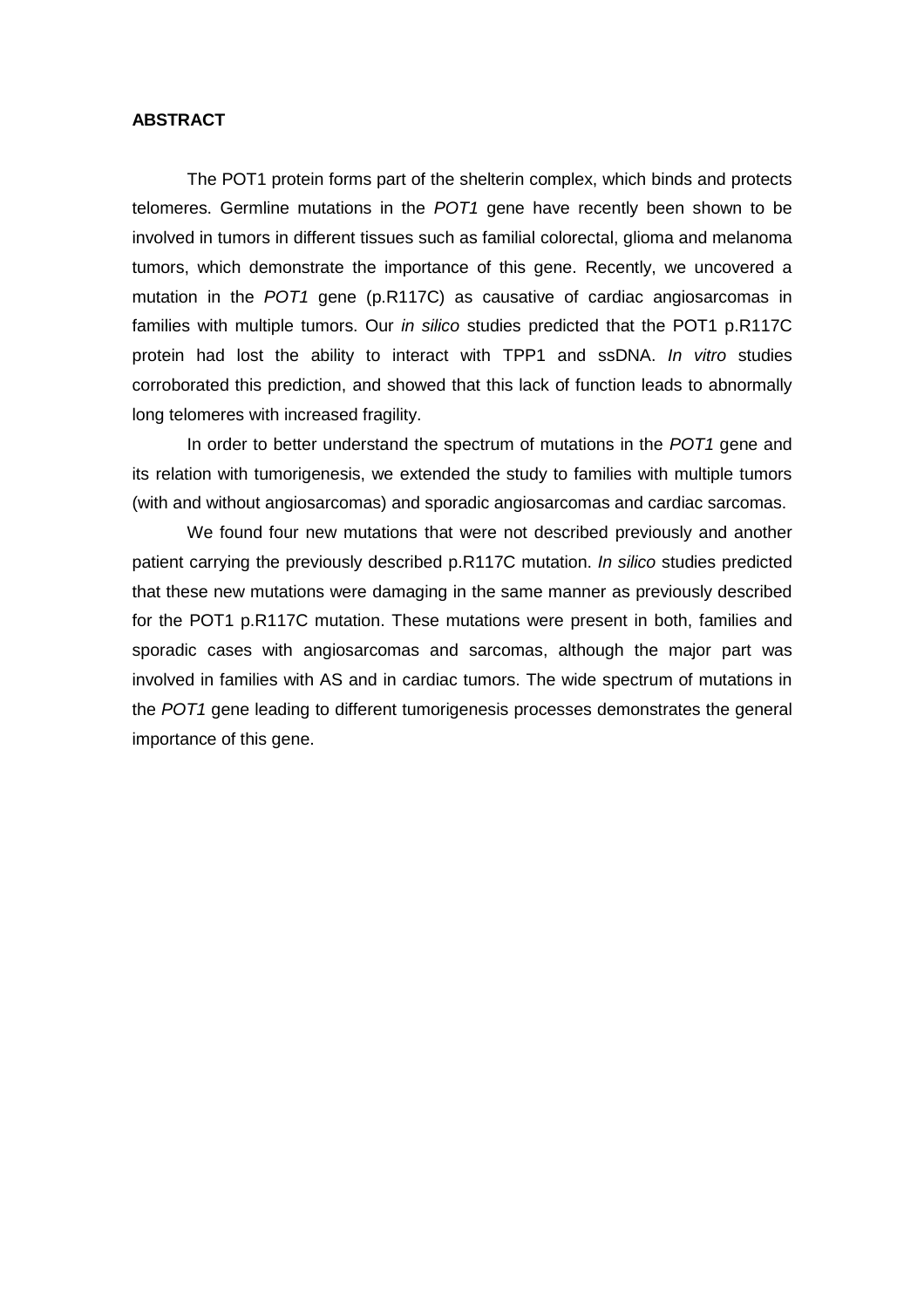## **INTRODUCTION**

POT1 (protection of telomeres 1) is a component of the so-called shelterin complex, which binds and protects telomeres (Palm & de Lange 2008). POT1 binds TPP1 from the shelterin complex through a conserved domain located at the Cterminus of POT1; in turn, TPP1 binds the TRF1/2 proteins (Figure 1a). Two other conserved domains of the POT1 protein (oligonucleotide/oligosaccharide-binding 1 and 2; OB1 and OB2) are located at the N-terminus and directly interact with the telomere and the residues p.146 to p.152 of the POT1 protein compose the OB-fold. The stacking residues T1; T2; A3; G4; G5; G6; T7; T8; A9 and G10 interact with the singlestranded (ss) telomeric DNA sequence TTAGGGTTAG (Lei et al. 2004) (Figure 1b).

Mutations in the *POT1* gene have recently been shown to be involved in tumors in different tissues. Germline mutations in the *POT1* gene were described to be responsible for familial glioma (Bainbridge et al. 2014), melanoma (Robles-Espinoza et al. 2014; Shi et al. 2014) and colorectal cancer (Chubb et al. 2016). Somatic mutations in the *POT1* gene were also described to be involved in chronic lymphocytic leukemia (Ramsay et al. 2013). Recently, we identified a deleterious missense germline mutation (rs780936436) in the *POT1* gene (p.R117C) which caused cancer in three families with multiple tumors including cardiac angiosarcomas (CAS) and in one family with breast angiosarcomas (AS) (Calvete et al. 2015) (Figure 1b). A constitutional mutation in the *POT1* gene (R432\*) was also found in one out of five sporadic CAS tumors (Kunze et al. 2014) (Figure 1b).

*In silico* studies suggested that the POT1 p.R117C protein had lost the ability to interact with ssDNA and TPP1 (Figure 1a) (Calvete et al. 2015). *In vitro* studies confirmed these *in silico* predictions and indicated that carriers of this mutation had reduced levels of POT1 bound to the telomere and to the TPP1 protein, which correlated with abnormally long telomeres with increased fragility (Calvete et al. 2015) (Figure 1a). Longer telomeres were also found in carriers of mutations in the *POT1* gene described in melanoma tumors (Robles-Espinoza et al. 2014; Shi et al. 2014).

In order to better understand the role of POT1 not only as telomere protector, but also as one of the main genes responsible for the development of different familial cancer types, we extended our study to 34 families with multiple tumors (10 with and 24 without angiosarcomas) and 30 cases of sporadic angiosarcomas and cardiac sarcomas.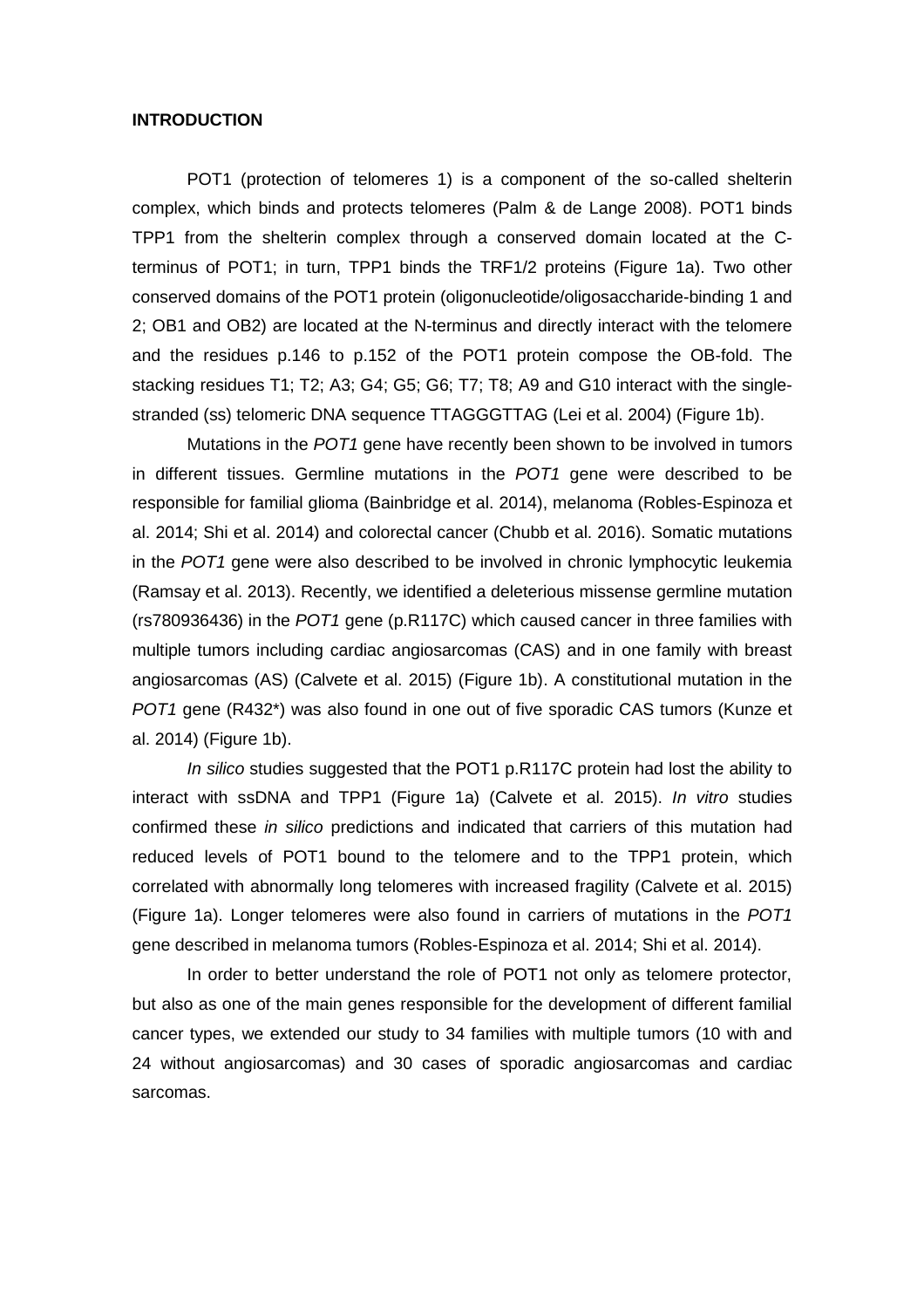## **MATERIALS AND METHODS**

### **Patients**

A total of 64 patients with different tumors were selected for the whole *POT1* gene study. They were two CAS and 8 AS from 10 families with multiple tumors, 24 families with multiple tumors but without angiosarcomas, 26 sporadic cases of CAS, 2 cardiac sarcomas, and 2 sporadic angiosarcomas that were not cardiac (Supplementary Table 1). Patients were selected from Spain (Spanish National Cancer Research Center, Hospital Puerta de Hierro, Hospital de Sant Pau, Corporació Sanitària Parc Taulí and Institut Català d'Oncologia), Germany (Liebig-University) and France (Rouen University Hospital). The ethics committees of the various institutions approved this study, and written informed consent was obtained from all participants prior to inclusion in the study.

#### **DNA samples**

Genomic DNA was isolated from peripheral blood lymphocytes using the FlexiGene DNA Kit (QIAGEN). DNA from normal tissue was extracted from paraffinembedded tissue samples using the DNeasy® Blood & Tissue Kit (Qiagen, Cat. No. 69504) following the manufacturer's instructions.

## *POT1* **gene study**

Sanger sequencing of the entire *POT1* gene was performed in the full series of selected patients. The primers used for Sanger sequencing of the 15 exons are listed in Supplementary Table 2. PCR was performed using standard conditions.

#### *In silico* **studies**

The heat map representation of predicted tolerance to independent amino acid substitutions was made using SNAP2 software (implemented in PredictProtein), which assesses the potential functional impact of the variants (Yachdav et al. 2014). Potential splice site alterations was calculated with Alamut®-Mutation Interpretation Software version 2.3.2 (available at [www.interactive-](http://www.interactive/)biosoftware.com) and SplicePort (Dogan et al. 2007). Solvent accessibility of amino acids (PACC score) was predicted using the PROFAcc algorithm (Schlessinger & Rost 2005) implemented in ProteinPredict (Yachdav et al. 2014). Protein-binding regions were predicted using the ISIS algorithm (Ofran & Rost 2007).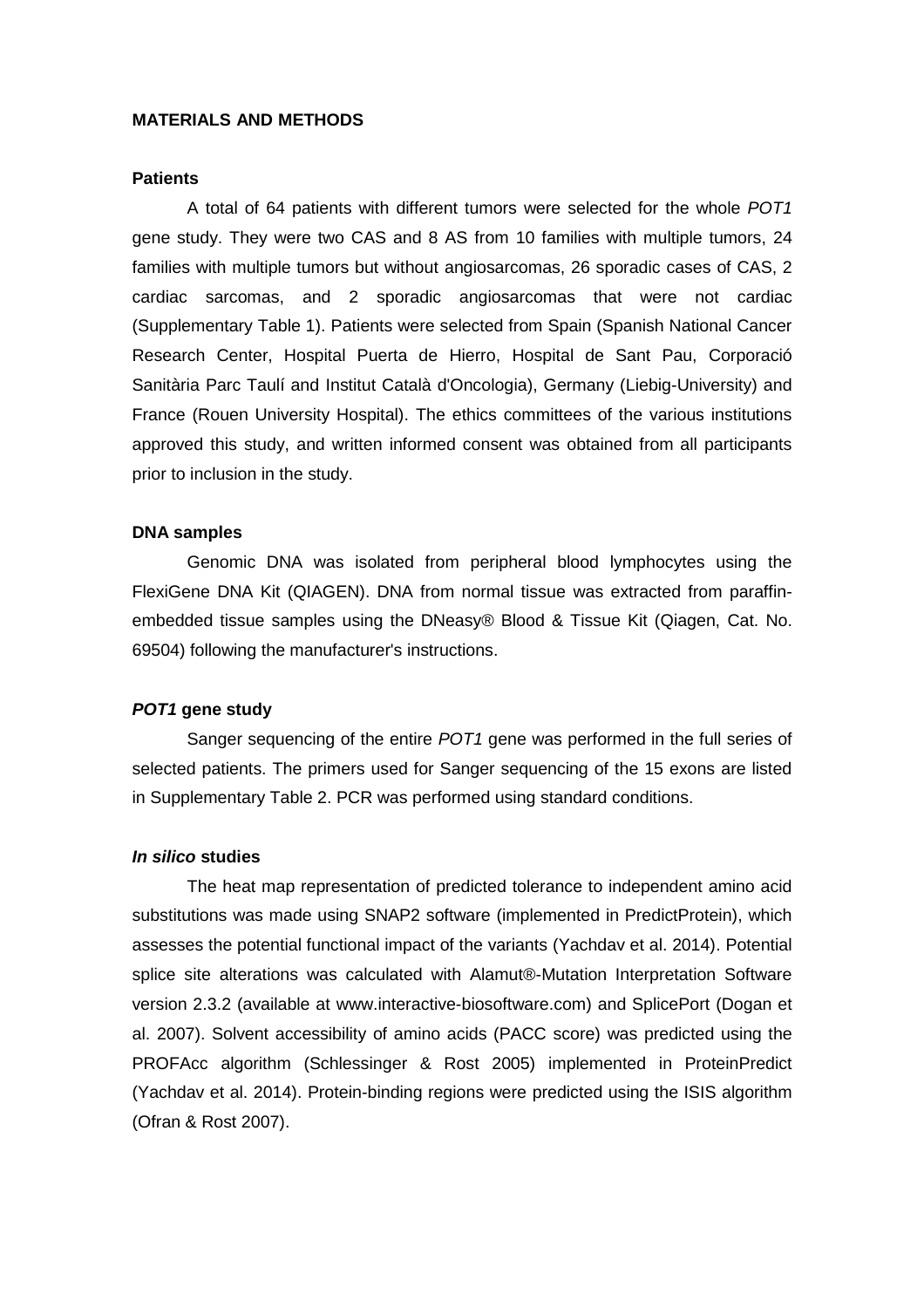# **RESULTS**

Sequencing of the entire *POT1* gene in the different series uncovered four new mutations (one nonsense and three missense mutations) that were not described before, and the same mutation described in Calvete et al. (Calvete et al. 2015) (Table 1). The missense mutations were all within functional domains (Figure 1b) and they were considered damaging by the functional predictors and the tolerance to amino acid change score (Table 1).

Regarding the families with multiple tumors including angiosarcomas, two mutations were found in the *POT1* gene. However, no mutations in the *POT1* gene were found in any individual of the 24 studied families with multiple tumors without angiosarcomas. A missense mutation (p.T497L) was found in a breast AS from a French family with multiple tumors (Table 1). Putative protein-protein binding sites were calculated for the putative protein containing the mutation. The protein-protein binding site at position p.499 was lost in this putative protein, as previously observed for the POT1 p.R117C protein. This resulted in the loss of capability of the mutant protein to interact with the TPP1 protein (Supplementary Table 3) (Figure 1b). This prediction was confirmed by *in vitro* assays (Calvete et al. 2015). A truncating mutation (Gln301\*) was found in an individual with CAS from a second family (Table 1). The putative POT1 Gln301\* protein was not included in the *in silico* study because the entire TPP1 domain is deleted and it is therefore expected to have lost its ability to interact with TPP1.

Regarding the sporadic tumors series, a mutation (p.P116L) was found in an individual with CAS (Table 1). The same protein-protein binding site at position p.499 for TPP1 binding is lost in the putative POT1 p.P116L protein (Supplementary Table 3). In addition, the putative POT1 p.P116L protein changed the orientation from exposed (wt) to buried (PACC score for solvent accessibility) for two residues in the OB-fold (p.152 and p.266), as previously described for the POT1 p.R117C protein (Figure 1b) (Supplementary Table 4). Therefore, the POT1 p.P116L protein is also predicted to have lost its capacity to bind ssDNA. The sporadic tumor series also contained an individual with a cardiac sarcoma carrying the previously described p.R117C mutation and another one with an intronic variant (c.547-1) (Table 1). The intronic variant was located in the splice acceptor site of the  $4<sup>th</sup>$  intron, and might lead to skipping the acceptor site for splicing out intron 4. The splice acceptor score was calculated for the wild type *POT1* DNA (score: 0.61; acceptance threshold: 0.45) (Supplementary Figure 1). *POT1* c.547-1G>A putatively lost the acceptor site (score: 0.00; acceptance threshold: 0.45), which would result in the skipping of the splice acceptor site. Therefore, removal of 4th intron of *POT1* c.547-1G>A putatively leads to removal of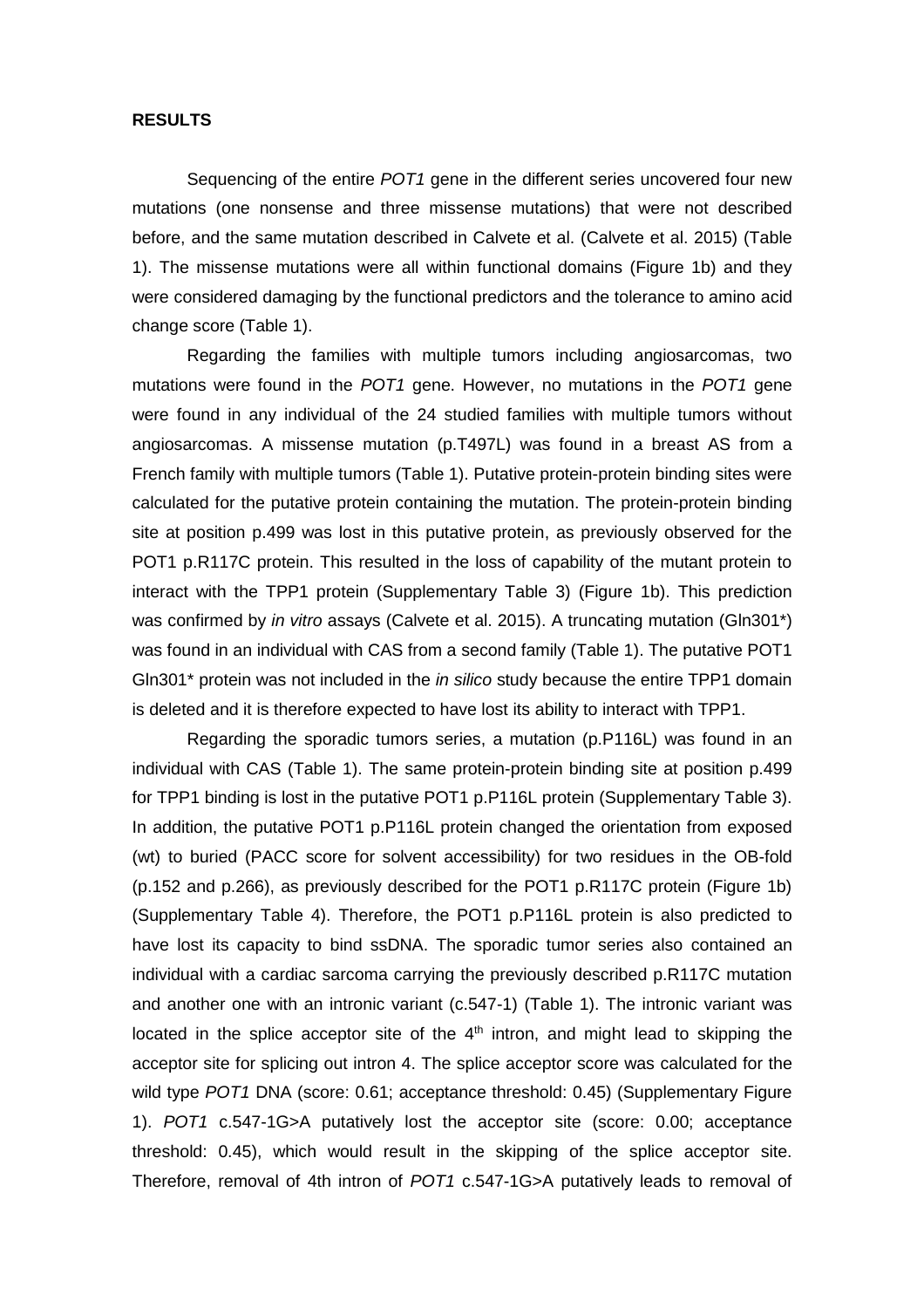exon 5 as well (Supplementary Figure 1). The *in silico* studies with the putative POT1 c.547-1G>A protein were performed assuming that the entire 5th exon was lost. In the putative protein containing the *POT1* c.547-1G>A mutation, the site at p.499 for binding TPP1 was also predicted to be lost (Figure 1b) (Supplementary Table 3) (no RNA was available)

In summary, two different mutations in the *POT1* gene were found in families with multiple tumors including angiosarcomas but no *POT1* mutations were found in families without angiosarcomas. In addition, another three mutations in the *POT1* gene were found in three sporadic tumors, one in a sporadic CAS patient and two in sporadic cardiac sarcoma individuals. All putative proteins are expected to lose their ability to interact with TPP1, as previously demonstrated *in vitro* for the POT1 R117C protein (Calvete et al. 2015). Moreover, the putative POT1 p.P116L protein is predicted to have lost its capacity to form the OB-fold as well. No significant accessibility score changes were found for the other putative proteins (Supplementary Table 4).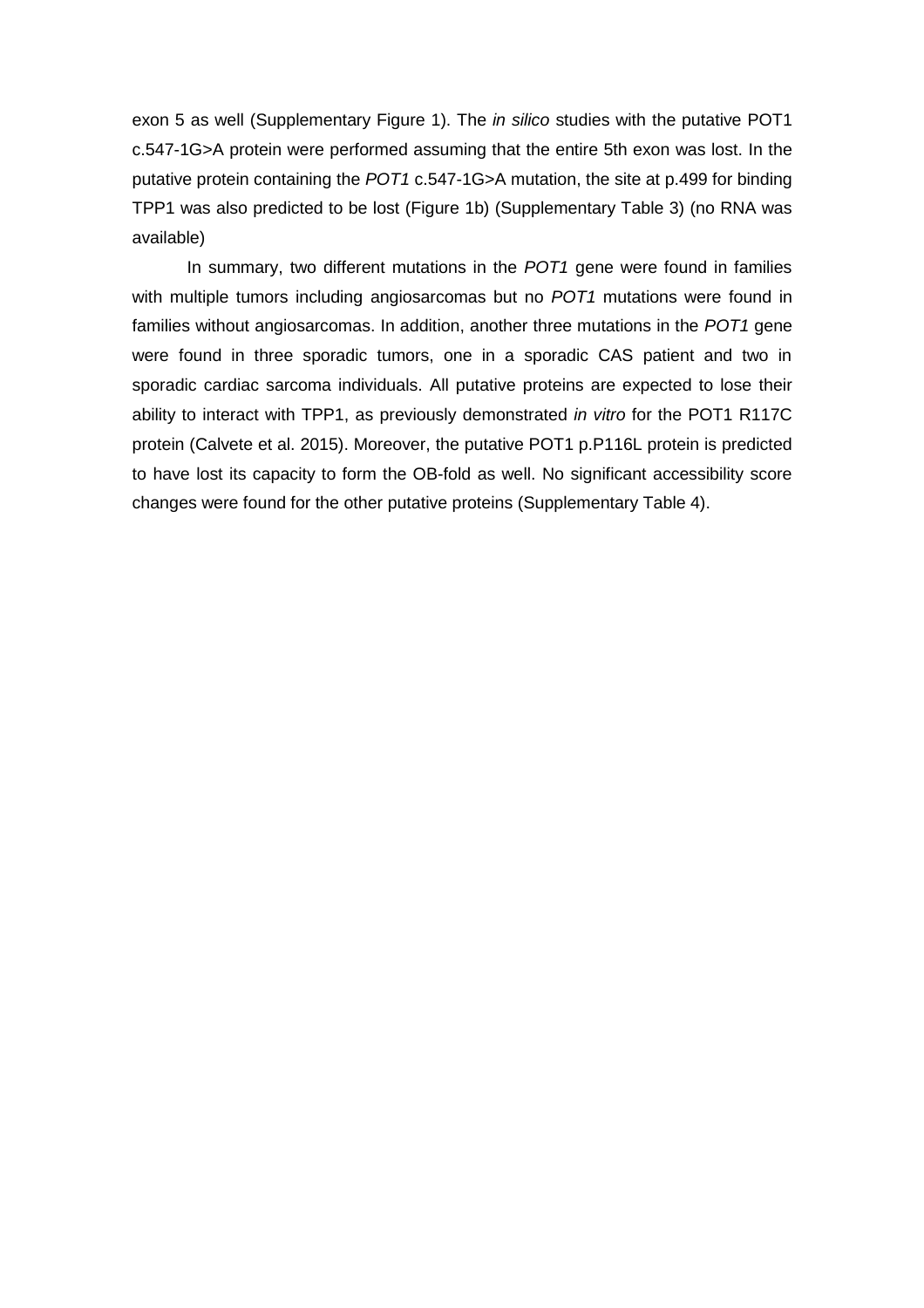# **DISCUSSION**

#### **Mutations in the** *POT1* **gene**

Four new predicted damaging mutations (p.R116C p.Gln301\*, p.T497L and c.547-1G>A) (Table 1) that appear to be involved in tumorigenesis have been added to the mutation spectrum of the *POT1* gene. *In silico* studies predicted that these new mutations have the same effect on the POT1 protein as described for the POT1 p.R117C mutation (Calvete et al. 2015) (Supplementary Tables 3 and 4). Therefore, these mutant proteins are expected to be unable to bind to TPP1. In addition, the mutation p.P116L is predicted to be defective in its interaction with ssDNA. *In vitro* studies of the POT1 p.R117C protein substantiated the *in silico* prediction (Calvete et al. 2015); therefore, the new mutations described in the current study are expected to deregulate POT1 function in the same manner and to increase telomere length, making them unstable. Carriers of the mutations described in this work are expected to have abnormally long telomeres with increased damage and fragility. Variants in telomere structure and maintenance genes lead to telomere fragility, which is commonly associated with different cancer types (Karami et al. 2016).

#### *POT1* **and angiosarcomas**

In the present work, mutations in the *POT1* gene were found in 20% of the 10 studied families with multiple tumors including angiosarcomas (cardiac and breast), but no mutations were found in 24 families with multiple tumors without angiosarcomas. Mutations in the *POT1* gene were also found in 3 out of the 30 sporadic tumors (2 in cardiac sarcomas and 1 in CAS) (Table 2a). The mutations in the sporadic cardiac sarcoma individuals demonstrate that the mutations in the *POT1* gene described in this work are not limited to angiosarcomas.

Because cardiac tumors are rare, we added previously published cases (Kunze et al, 2014; Calvete et al, 2015). Therefore, Table 2b includes 12 additional families with multiple tumors with angiosarcomas, four of them had the POT1 p.R117C mutation. Ten additional families with multiple tumors without angiosarcomas did not present *POT1* mutations (Calvete et al. 2015). Regarding sporadic CAS patients, one out of five additional patients presented a truncating mutation (p.R432\*) in the *POT1* gene (Kunze et al. 2014). Based on these data, we can conclude that mutations in the *POT1* gene are present in 27.3% and 11.4% of families with multiple tumors including angiosarcomas and sporadic CAS tumors, respectively (Table 2b).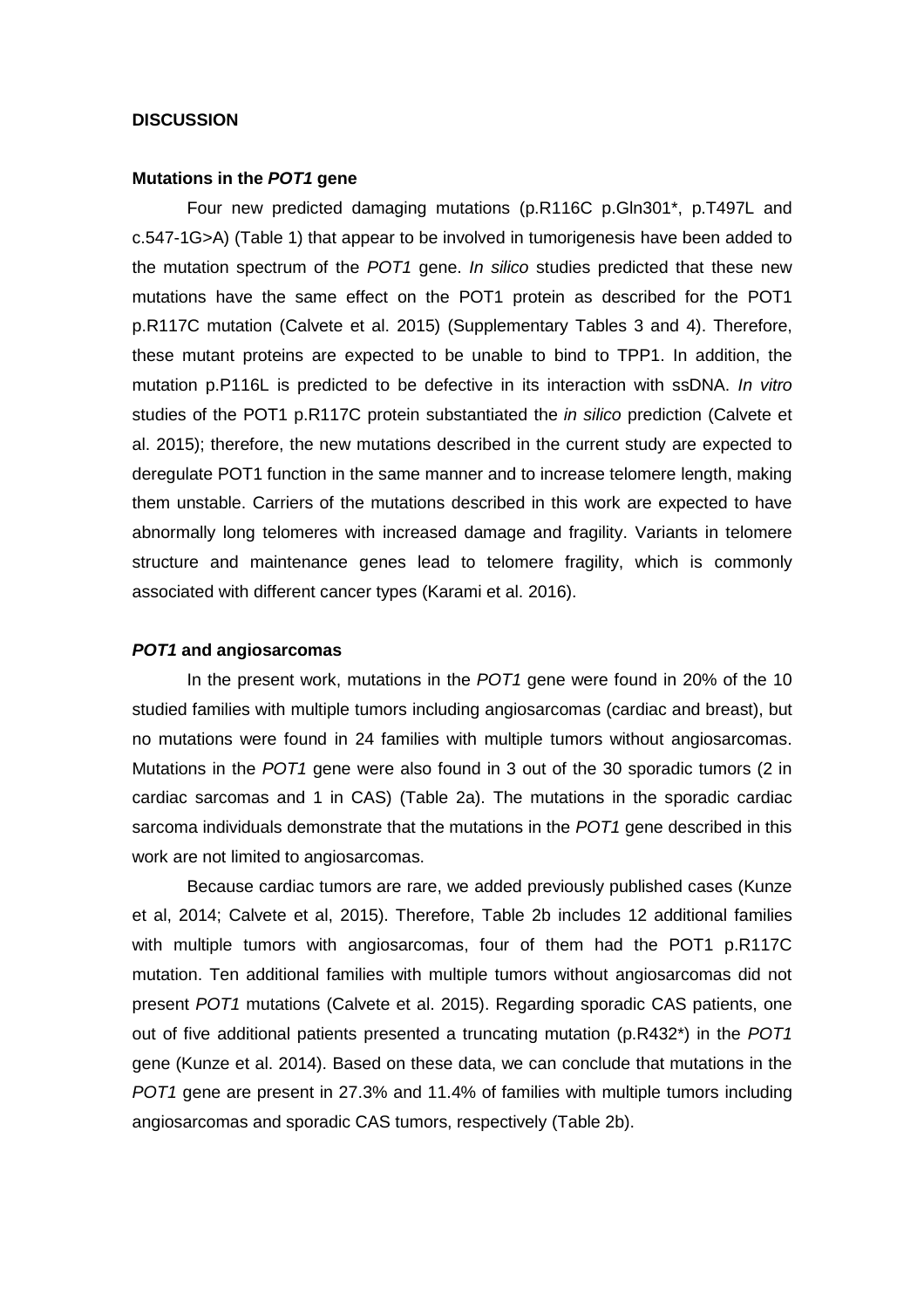# *POT1* **mutations in other diseases**

Other described *POT1* mutations involved in familial glioma and familial melanoma tumors also led to abnormally long telomeres (Robles-Espinoza et al. 2014; Shi et al. 2014; Bainbridge et al. 2014). No information regarding telomere length was available for the colorectal cancer patients carrying *POT1* mutations (Chubb et al. 2016).

All these mutations described in different types of tumors appear randomly distributed along the gene and the conserved domains, independently of the cancer type (Figure 1b). Table 2c summarizes the frequency of alterations in these diseases. Although the incidence of *POT1* mutations is lower than in AS cases, they should be considered especially in familial melanoma (2.4%).

In summary, we observed that mutations in the *POT1* gene are not limited to familial angiosarcomas, but also occur in sporadic angiosarcomas and cardiac sarcomas. *POT1* mutations are described mainly in cardiac tissue pathologies and a putative relation between cardiac tumors and malfunction of telomere biology might exist. The wide spectrum of mutations in the *POT1* gene leading to tumorigenesis in different tissues demonstrates the general importance of this gene. However, the molecular landscape that leads to tumorigenesis is still not well understood.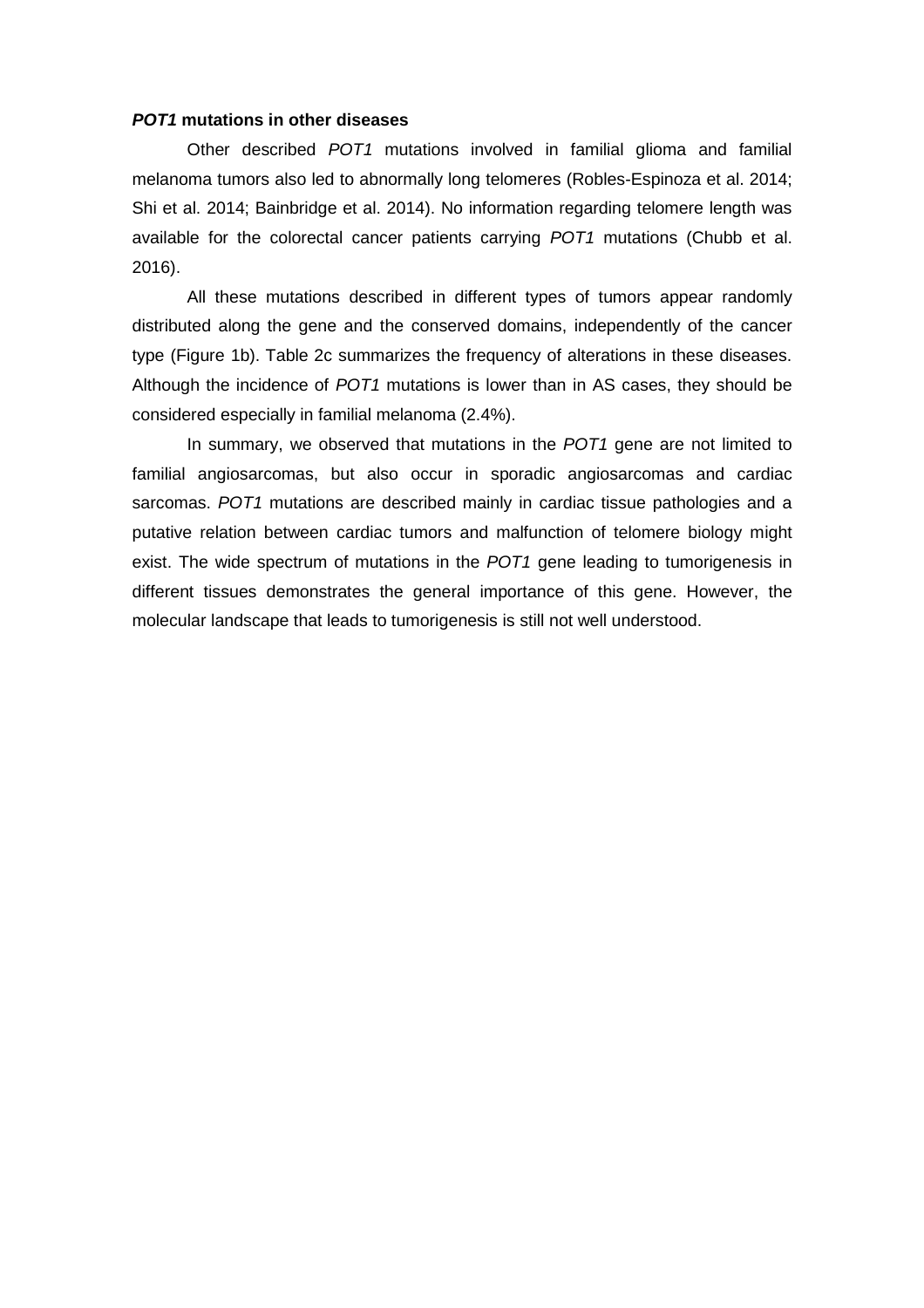# **FIGURE LEGENDS**

**Figure 1**: Shelterin and telomere regulation. a) Above: POT1, which belongs to the shelterin complex, binds telomeres to regulate telomerase activity. Below: Carriers of the POT1 p.R117C mutation show reduced levels of POT1 bound to telomeres and to TPP1, which correlates with abnormally long and fragile telomeres (Calvete et al. 2015). b) POT1 binds TPP1 through the conserved domain located at the C-terminus. The POT1 R117C protein has lost the ability to bind to TPP1 due to the lost of the protein-binding site at position p.499 (white arrow). The OB1 and OB2 domains at the N-terminus directly interact with the telomere. The OB-fold (residues p.146 to p.152) is shown (white rectangle). The stacking residues T1; T2; A3; G4; G5; G6; T7; T8; A9; G10 (grey arrowheads) interact with the ssDNA. In the putative POT1 R117C protein, the PACC solvent accessibility scores of positions p.152 and p.266 (T8; A9) have changed from exposed (wt) to buried, which results in loss of its ability to bind to ssDNA. Mutations in the *POT1* gene found in this work (blue arrowheads), in a previous sporadic CAS (Kunze et al. 2014) (green arrowhead), in melanoma tumors (Robles-Espinoza et al. 2014; Shi et al. 2014) (white arrowheads), in glioma tumors (Bainbridge et al. 2014) (black arrowhead) and in colorectal cancer (Chubb et al. 2016) (red arrowhead) are shown.

**Supplementary Figure 1**: *In silico* analysis of splice site skipping in the *POT1* c.547- 1G>A variant. Above: Splice acceptor site (black triangle) of the  $4<sup>th</sup>$  intron of wild type (wt) POT1 DNA (score: 0.61; acceptance threshold: 0.45). Below: Skipping of the splice acceptor site (black triangle) of the  $4<sup>th</sup>$  intron in *POT1* c.547-1G>A DNA (score: 0.00; acceptance threshold: 0.45) that would remove the  $5<sup>th</sup>$  exon.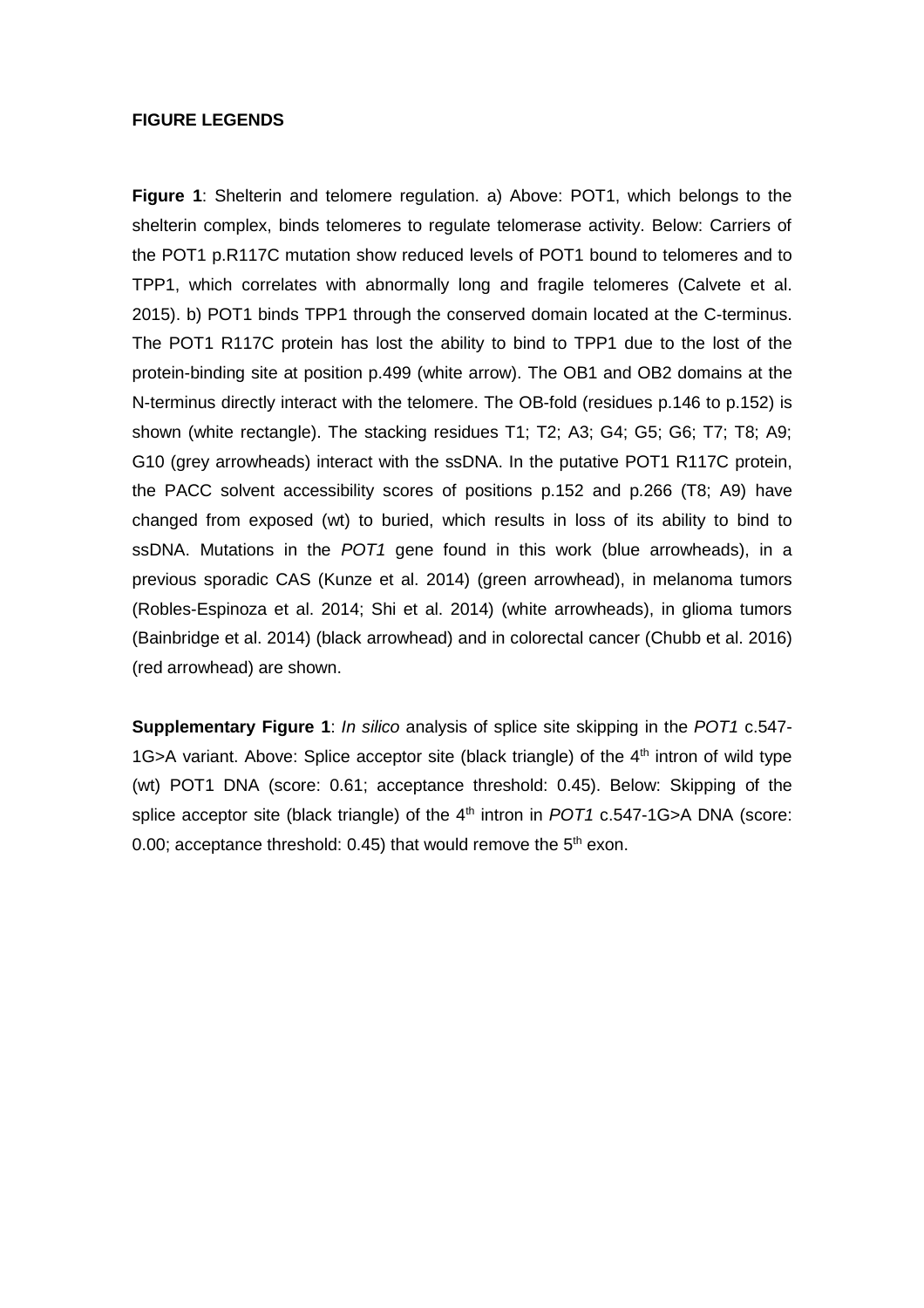#### **REFERENCES**

- Bainbridge, M.N. et al., 2014. Germline Mutations in Shelterin Complex Genes Are Associated With Familial Glioma. *JNCI Journal of the National Cancer Institute*, 107(1), pp.dju384–dju384.
- Calvete, O. et al., 2015. A mutation in the POT1 gene is responsible for cardiac angiosarcoma in TP53-negative Li–Fraumeni-like families. *Nature Communications*, 6, p.8383.
- Chubb, D. et al., 2016. Rare disruptive mutations and their contribution to the heritable risk of colorectal cancer. *Nature communications*, 7, p.11883.
- Dogan, R.I. et al., 2007. SplicePort-An interactive splice-site analysis tool. *Nucleic Acids Research*, 35.
- Karami, S. et al., 2016. Telomere structure and maintenance gene variants and risk of five cancer types. *International Journal of Cancer*, 139(12), pp.2655–2670.
- Kunze, K. et al., 2014. A recurrent activating PLCG1 mutation in cardiac angiosarcomas increases apoptosis resistance and invasiveness of endothelial cells. *Cancer Research*, 74, pp.6173–6183.
- Lei, M., Podell, E.R. & Cech, T.R., 2004. Structure of human POT1 bound to telomeric single-stranded DNA provides a model for chromosome end-protection. *Nature structural & molecular biology*, 11, pp.1223–1229.
- Ofran, Y. & Rost, B., 2007. ISIS: Interaction sites identified from sequence. In *Bioinformatics*.
- Palm, W. & de Lange, T., 2008. How shelterin protects mammalian telomeres. *Annual review of genetics*, 42, pp.301–334.
- Ramsay, A.J. et al., 2013. POT1 mutations cause telomere dysfunction in chronic lymphocytic leukemia. *Nat Genet*, 45, pp.526–530.
- Robles-Espinoza, C.D. et al., 2014. POT1 loss-of-function variants predispose to familial melanoma. *Nature Genetics*, (May 2013).
- Schlessinger, A. & Rost, B., 2005. Protein flexibility and rigidity predicted from sequence. *Proteins: Structure, Function and Genetics*, 61, pp.115–126.
- Shi, J. et al., 2014. Rare missense variants in POT1 predispose to familial cutaneous malignant melanoma. *Nature Genetics*, (September 2013).
- Yachdav, G. et al., 2014. PredictProtein-an open resource for online prediction of protein structural and functional features. *Nucleic acids research*, 42, pp.W337– 43.